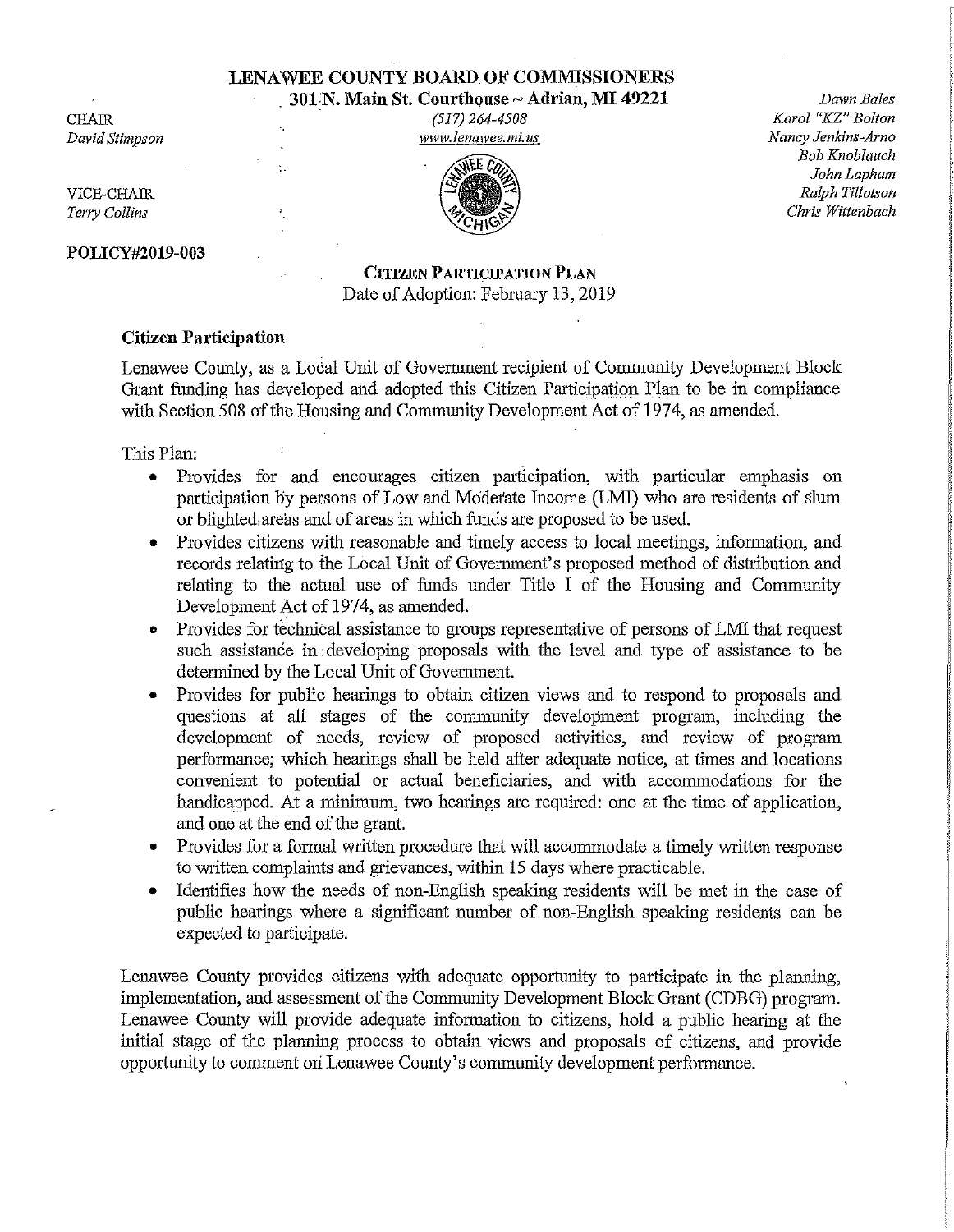# **Scheduling and Providing Notices of Public Hearings**

To provide for adequate notice, a minimum of five calendar days' notice must be given of any public hearings. The 'initial public hearing must be scheduled early in the planning process to ensure adequate public participation and still permit the County to complete and submit an application. In addition, Lenawee County must provide citizens with reasonable and timely access to the hearings. The location and times of these hearings must be scheduled in such a manner as to be convenient to potential or actual beneficiaries with accommodations for the handicapped and non-English speaking persons.

Citizens, with particular emphasis on persons of LMI who are residents of slum or blighted areas, must be encouraged to submit their views and proposals regarding community development and housing needs. Citizens must be made aware of where they may submit their views and proposals should they be unable to attend the public hearing. Where a significant number of non-English speaking residents can be reasonably expected to participate in a public hearing, an interpreter must be present to accommodate the needs of the non-English speaking residents. Citizens must be provided with the following information at the public hearing prior to application submittal to the state. The following items must be included in the first public notice:

- The amount of funds available for proposed community development.
- The range of activities that may be undertaken, including the estimated amount proposed to be used for activities that will benefit LMI persons.
- The plans of the applicant for minimizing displacement of persons as a result of activities assisted with such funds and the benefits to be provided by persons actually displaced as a result of such activities.
- Lenawee County will provide citizens with information regarding the applicant's performance in prior CDBG programs funded by the State.

In addition, the hearing should inform citizens of the proposed objectives, proposed activities, the location of the proposed activities, and the amounts to be used for each activity. Citizens must be given the opportunity to review the application and comment on the proposed application. The notice must state the proposed submittal date of the application and must provide the location at which, and hours when, the application is available for review. The application must be available for review when the notice is published in the newspaper.

Written minutes of hearings and an attendance roster must be submitted to the MEDC Program Specialist and be kept for review by State officials.

To satisfy all the requirements of citizen participation, additional information will be provided to citizens.

Lenawee County will retain as proof of the published public notices in the form of an affidavit or the actual newspaper page showing the published notice with the publication date of each public notice. Such proof will be submitted to the MEDC.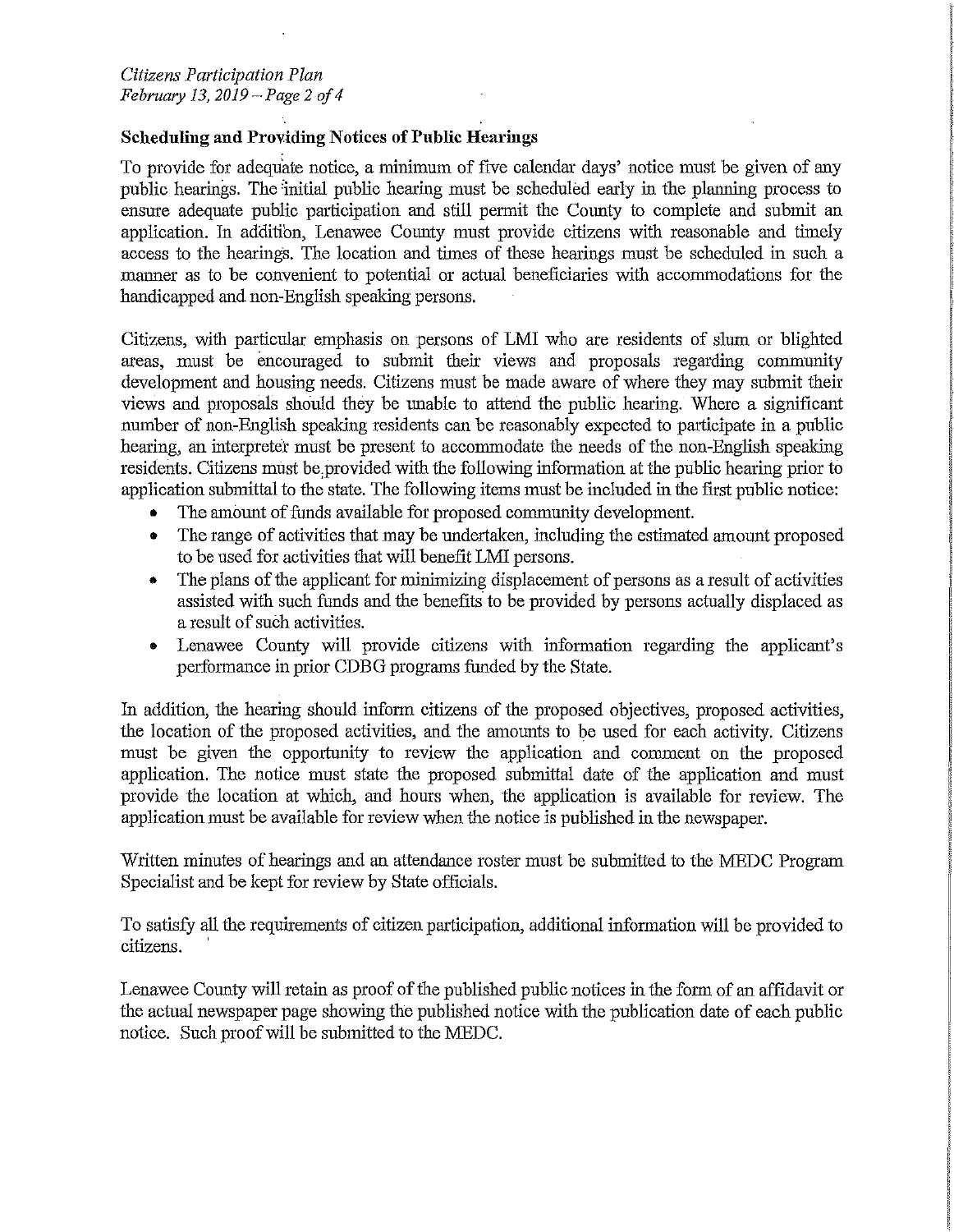### **Technical Assistance**

Lenawee County must provide technical assistance to facilitate citizen participation when requested, particularly to groups' representative of persons of LMI. The level and type of technical assistance will be determined by Local Unit of Government based upon the specific needs of the community's residents.

I I

In the continuum of the continuum of the continuum of the continuum of the continuum of the continuum of the continuum of the continuum of the continuum of the continuum of the continuum of the continuum of the continuum o i

I I I

## **Complaint Procedures**

Lenawee County has written citizen and administrative complaint procedures. All written citizen complaints that identify deficiencies relative to Lenawee County's community development program merit full, prompt consideration, and must be handled according to their written complaints procedure. Good faith attempts must be made to satisfactorily resolve the complaint at the local level.

This citizen and administrative complaint procedure is established to meet the requirements of Section 508:

- The complaint should be in writing and contain information about the alleged discrimination such as name, address, phone number of complainant and location, date, and description of the problem. Alternative means of filing complaints, such as personal interviews or a tape recording of the complaint, will be made available for persons with disabilities upon request.
- The complaint should be submitted by the grievant and/or his/her designee as soon as possible but no later than 60 calendar days after the alleged violation to:

Martin D. Marshall, County Administrator Lenawee County 301 N. Main Street, Adrian, MI 49221 (517) 264-4508 Fax: (517) 264-4512

- Within 15 calendar days after receipt of the complaint, Contact Person or his designee will meet with the complainant to discuss the complaint and the possible resolutions. Within 15 calendar days of the meeting, Contact Person or his designee will respond in writing, and where. appropriate, in format accessible to the complainant, such as large print, Braille, or audio tape. The response will explain the position of Local Unit of Government and offer options for substantive resolution of the complaint.
- If the response by Contact Person or his designee does not satisfactorily resolve the issue, the complainant and/or his/her designee may appeal the decision of within 15 calendar days after receipt of the response to the Lenawee County Board of Commissioners.
- Within 15 calendar days after receipt of the appeal, the Board of Commissioners will meet with the complainant to discuss the complaint and possible resolutions. Within 15 calendar days· after the meeting, the Board of Commissioners will respond in writing, and, where appropriate, in a format accessible to the complainant, with a fmal resolution of the complaint.
- All written complaints received by Martin Marshall or his designee, appeals to the Lenawee County Board of Commissioners, and responses from these two offices will be retained by Lenawee County for at least three years.